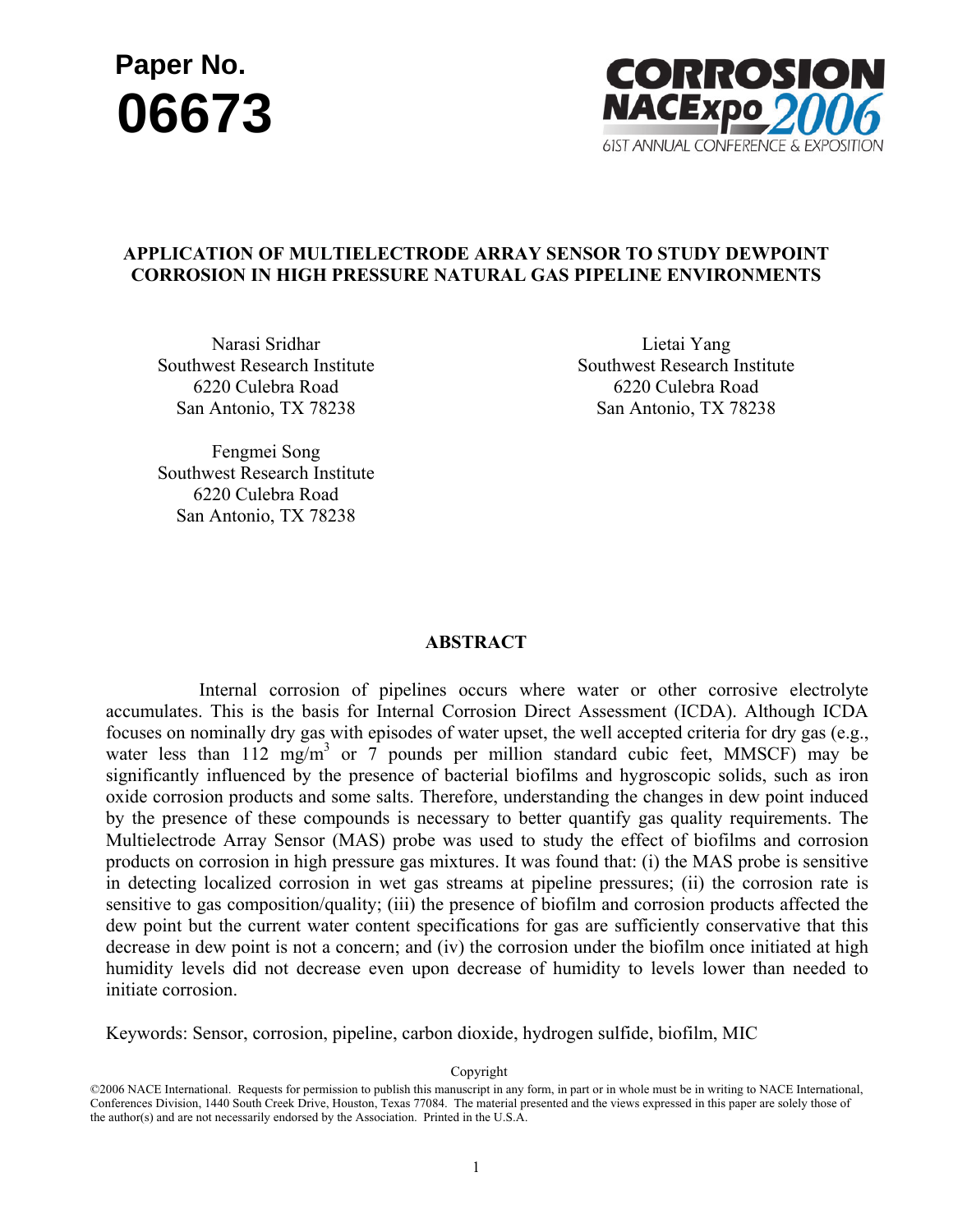# **INTRODUCTION**

Internal corrosion of pipelines occurs in the presence of water and other constituents, such as carbon dioxide, hydrogen sulfide, and oxygen. Therefore, it is important to determine whether water can accumulate at a given location. This is the conceptual approach used by the dry gas Internal Corrosion Direct Assessment (ICDA). Once potential internal corrosion sites are located, the issues to be addressed include the extent of corrosion, the anticipated rate of corrosion to determine reassessment interval, and any confirmatory assessment that is needed. These issues can be addressed by a combination of corrosion monitoring, inspection, and corrosion rate modeling. The corrosion rates would in part depend on the gas quality i.e. the corrosive constituents in the gas. The interrelationship between these approaches is illustrated in Figure 1.

The ICDA methodology, as applied to nominally dry gas systems, assumes that the water content of the gas is less than the typical tariff limit of  $112 \text{ mg/m}^3$  (7 lb/MMSCF). This is considered a reasonably conservative limit, except in cold climates where the water content is set to a lower limit (e.g., 80 mg/m<sup>3</sup> or 5 lb/MMSCF). The dew point associated with various water contents in gas was reviewed in a previous report<sup>1</sup>. The calculated dew point depends slightly on the model used and the composition of the gas mixture<sup>1</sup>, but spans a relatively small range of less than  $6^{\circ}$ C. For example, for 112 mg/m3 (7 lb/MMSCF) gas at 3.45 MPa (500 psi) pressure, the dew point ranges from about – 8.3°C (17°F) to about –2.3°C (27°F). The relative humidity (RH) of the gas can be calculated as the ratio of the actual water content to the saturation water content. Corrosion occurs when the RH reaches a critical RH at which water condensation occurs. Since the saturation water content for gas at 25°C (77°F) and 3.45 MPa (500 psi) is about 45 lb/MMSCF, the RH corresponding to 7 lb/MMSCF water gas at 25°C (77° F) and 3.45 MPa pressure is 15 percent. For atmospheric corrosion, the rule of thumb is that the critical RH is about 70 percent, suggesting that 7 Lb/MMSCF is a conservative limit from a corrosion perspective. However, it is known that atmospheric corrosion occurs at RH values significantly below 70 percent if there are hygroscopic salts present that can retain water at lower  $RH^{2,3}$ .

The study presented in this paper evaluates the effect of biofilm and corrosion products on critical RH under natural gas pipeline conditions. A method was devised to monitor corrosion in moist gas mixtures at a pressure of 500 psi. The corrosion due to condensed moisture film was monitored while simultaneously monitoring the RH of the gas phase.

Several methods to measure pipeline internal corrosion rate have been used, including weightloss coupons, linear polarization resistance probes, electrochemical impedance spectroscopic (EIS) method, electrochemical noise method (EN), and Field Signature Method (FSM) probe. Coupons can be used to measure corrosion under a condensed film, but are not suitable for real-time monitoring and are not sufficiently sensitive. Electrochemical impedance spectroscopy (EIS) can be used to measure changes in corrosion behavior as well as the impedance between electrodes due to moisture condensation. However, the derivation of corrosion rate from impedance spectra can be complicated in many cases involving complex film or corrosion product formation. Electrochemical noise (EN) avoids perturbing the system and the probes may be designed in a coplanar fashion to monitor moisture condensation. However, EN technique, as it is generally employed, is not sensitive to localized corrosion. Furthermore, data interpretation is not simple. The FSM method is non-intrusive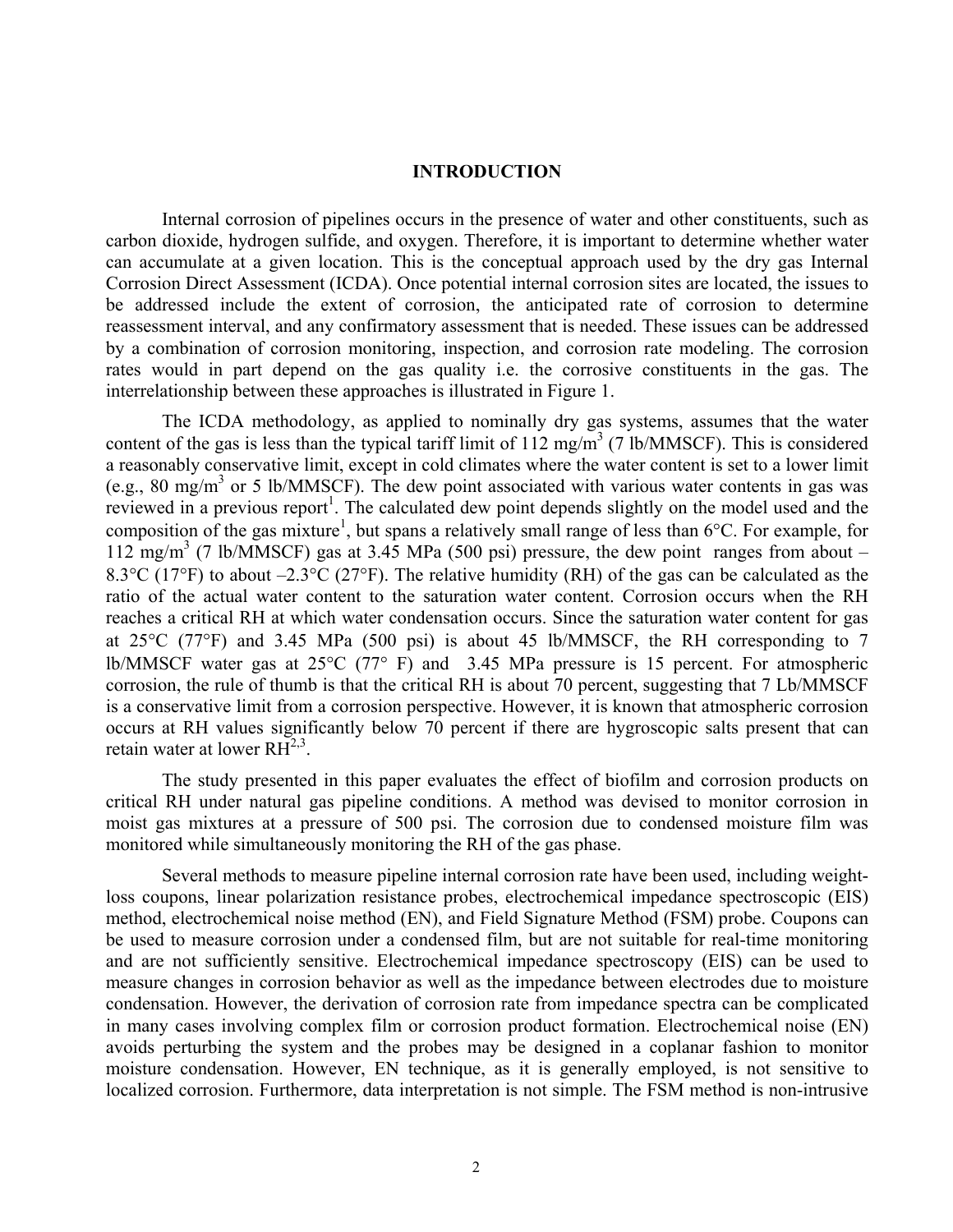and measures the corrosion of the pipe wall itself, unlike the other methods which measure the corrosion behavior of a steel probe simulating the pipe. However, it is not a tool for monitoring the changes in dew point corrosion dynamically because it involves measuring in pipe wall resistance, which changes gradually over a period of time. The Multielectrode Array Sensor was chosen for this study because it can provide real time measurement of changes in moisture condensation and corrosion and can be designed to operate under high pressures.

# **EXPERIMENTAL METHODS**

#### **Construction of Multielectrode Probes**

The principles and operation of the MAS probe have been described previously<sup>2-4</sup>. A bundle of fourteen 1-mm diameter metal electrodes of 1018 steel and two platinum electrodes, all insulated from each other, but connected through a network of resistors was fabricated. The probes were potted in epoxy and encased in a stainless steel tube for pressure resistance. It is typically difficult to know *a priori* which area will be anodic and which area will be cathodic. In practice, the differences in microstructures among even nominally identical metal electrodes enable some electrodes to serve predominantly as anodes and others predominantly as cathodes. The smaller the individual electrodes, the more representative they are of the anodic and cathodic sites on the metal. But, if they are too small they may not represent the metallurgy of the actual corroding metal. A resistor was introduced between each steel electrode and a common junction. Electrons from a more corroding electrode (or anodic half-cell) are transported through the resistor connected to the electrode to produce a potential drop. This potential drop was measured with a multi-channel, high-impedance, nano-voltmeter and used to derive the currents. Values of the resistors were selected such that the highest potential drop across the resistors is low enough not to affect the electrochemical processes at the electrode, yet the potentials across the majority resistors were high enough to be reliably measured with the voltagemeasuring system. The platinum electrodes enable monitoring the conductivity changes as a result of condensation. It must be noted that the measurement of conductivity on the Pt electrode is only a relative indication of conductivity changes since the cell constant was not calculated. The cell constant is expected to change as the electrolyte layer thickness changes with humidity. Therefore, the measurement of impedance between the platinum electrodes is converted to a "conductivity" on an arbitrary scale. An advantage of the MAS probe is that even in systems where a conductive corrosion product can form between electrodes, shorting two or more electrodes, the measurement resistors can be chosen with a smaller value than that of the corrosion product.

Two MAS probes were first hydrotested in an autoclave at 10.34 MPa (1500 psi) pressure to ensure that they were pressure-tight at the anticipated test pressure of 3.45 MPa (500 psi). They were then immersed in aqueous solution of  $1M$  NaCl + 0.001M NaHCO<sub>3</sub> at ambient temperature and pressure in a glass cell. The cell was then purged with different gases to test the response of the MAS probe system to the varying corrosive conditions. The gas compositions chosen were:  $1\%$  CO<sub>2</sub> + Balance N<sub>2</sub> and  $1\%CO_2$  +99-ppm H<sub>2</sub>S+ 0.1% O<sub>2</sub> and 100% H<sub>2</sub>S. The last mixture was chosen to purposely introduce conductive iron sulfide corrosion products across the electrode surface and determine the effect of electrode shorting.

Following the ambient-pressure tests, the two previously corrosion tested probes were inserted into an inverted type 316L stainless steel test autoclave for the high pressure tests (Figure 5). A highpressure, relative humidity sensor was also introduced into the autoclave. The autoclave was fitted with ports for entry and exit of gases and for measuring temperature. The humidity of the test gases was varied by mixing dry and wet gas streams into the test autoclave. A part of the gas stream was passed at 500 psi into a type 316L SS autoclave holding deionized water. This wet gas stream was then flowed through the test autoclave. Simultaneously, a dry gas stream was purged directly into the test autoclave. Separate valves on the dry and wet gas streams were used to control their respective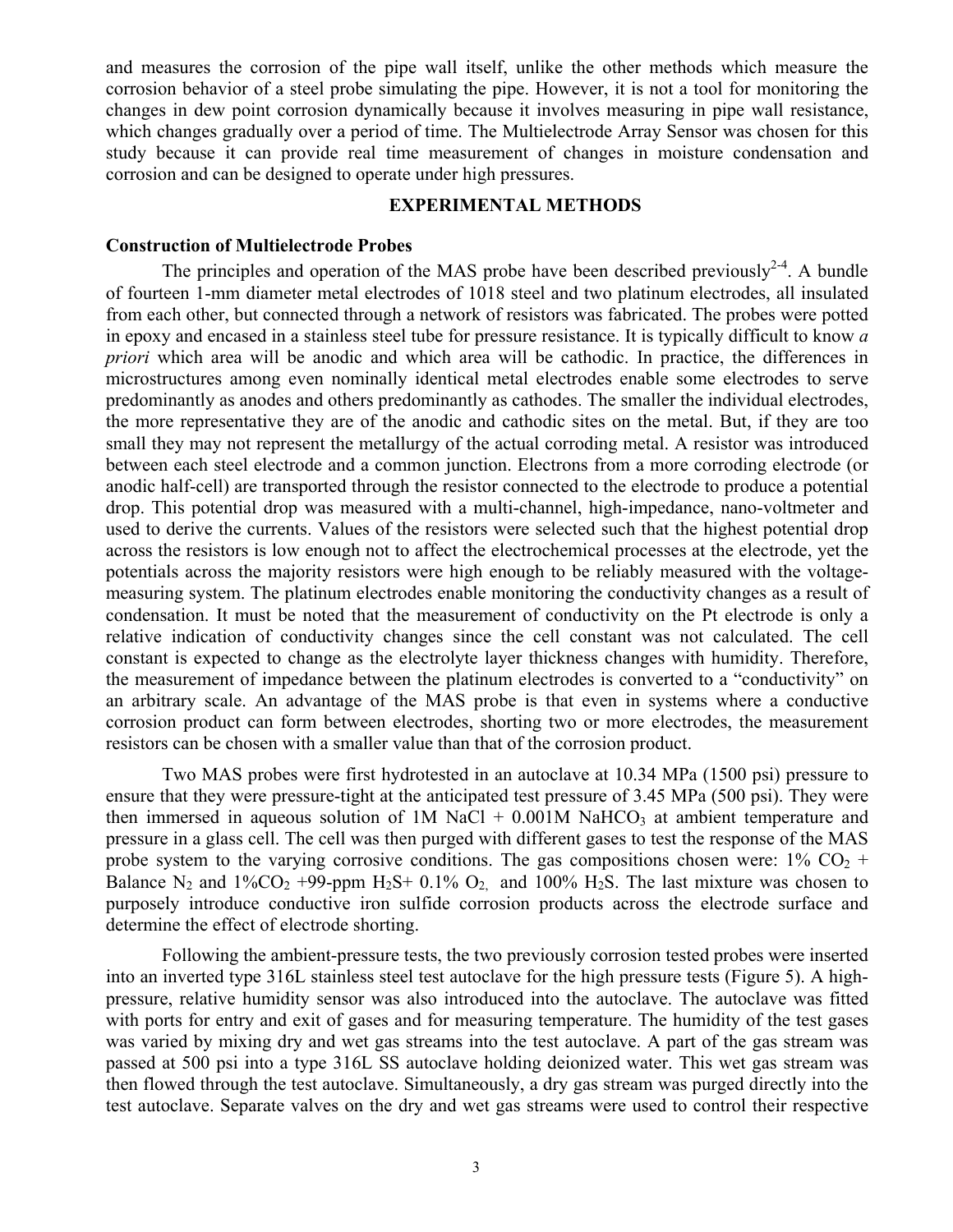flow rates to control the RH in the test autoclave. The gas then exited the test autoclave through a valve, which was used to reduce the pressure to ambient, and a flow meter to a gas scrubber.

### **Corrosion Tests**

In the initial series of tests, N<sub>2</sub> was used followed by a gas mixture of N<sub>2</sub> + 1% CO<sub>2</sub> + 0.1%  $O<sub>2</sub> + 0.01\%$  H<sub>2</sub>S. The latter mixture is well known to cause localized corrosion of carbon steel in slightly alkaline solution. The steel MAS probes were first exposed to either a corrosive solution or a biofilm-forming solution. For the former, the probes were exposed to the 1M NaCl + 0.004M NaHCO<sub>3</sub> solution with 100% H<sub>2</sub>S gas. For the latter, a liquid solution was first inoculated with sulfate-reducing bacteria (SRB) and Vibrio Natriegen (slime former) microbes. Once the bacteria reached the log phase growth, the solution was used to grow the bio-film on a MAS probe. A shrinkable Teflon sheath was fitted around the end of the probe forming a small well. The biofilmforming solution was then placed in this well and corrosion allowed to proceed. Culturing the solution was performed to verify the presence of sulfate reducing bacteria (SRB). The Teflon sheath was then removed, the bulk of the biofilm-forming solution removed, and the probe inserted into an inverted autoclave such that the end of the probe remained facing up. An end-on view of the two probes with biofilm and corrosion products is shown in Figure 3.

To dry these biolfilms on the probes at the end of the corrosion cycle, dry gas was purged through the autoclave rapidly. The currents measured from the probe were divided by the nominal area of each probe element and converted to corrosion rate. This method results in two sources of errors: (i) the actual area of corrosion may be smaller than the nominal area and thus would result in an underestimation of penetration rate and (ii) cathodic currents on an electrode are not considered and therefore the calculated corrosion rate may again be an underestimation.

# **RESULTS**

The effect of changing gas composition on corrosion rate of MAS probe is shown in Figure 4. It can be seen that the gas with only  $CO<sub>2</sub>$  showed a high corrosion rate even at ambient pressure and temperature. Visual examination of the end of the electrode confirmed that the penetration was consistent with the measured corrosion rate. The de Waard-Milliams equation<sup>5</sup> would predict a corrosion rate of only 0.05 mm/y for these conditions. However, it must be noted that the corrosion rates calculated by de Waard and Milliams equation represent an overall corrosion rate (averaged over the entire specimen surface) whereas the MAS probe readings represent the local corrosion rates. Furthermore, the corrosion rates measured by the MAS probe are short-term rates. The corrosion rates are expected to decline with time. The aim of this task was not measure the long-term rates, but to determine differences in corrosion rates due to changes in the gas phase. It can also be seen from Figure 4 that the corrosion rates increase considerably when the gas mixture contains  $H_2S$ and  $O_2$ . This is consistent with literature results on the effect of these gas constituents in causing rapid rate of pitting<sup>6,7</sup>. The distribution of current densities amongst the various electrodes in the MAS probe is also shown in Figure 4.

When the  $CO_2 + H_2S + O_2$  was replaced with 100% H<sub>2</sub>S, significant growth of FeS scale was expected. Although, this condition is not relevant to a natural gas pipeline, it was used as a test of the probe to measure corrosion behavior in the presence of conductive corrosion products. The results are shown in Figure 5. The corrosion rate decreased partly due to the formation of a conductive layer of corrosion products. The resistance between electrodes was measured after removing the electrodes from the solution. The results are shown in Table 1. It can be seen that the average resistance between different electrodes and common point is quite low. The DC resistance was more than 106 ohm prior to the introduction of  $H_2S$ . This explains why the corrosion products affect the measurement of corrosion rate for many of the electrochemical methods as well as the electrical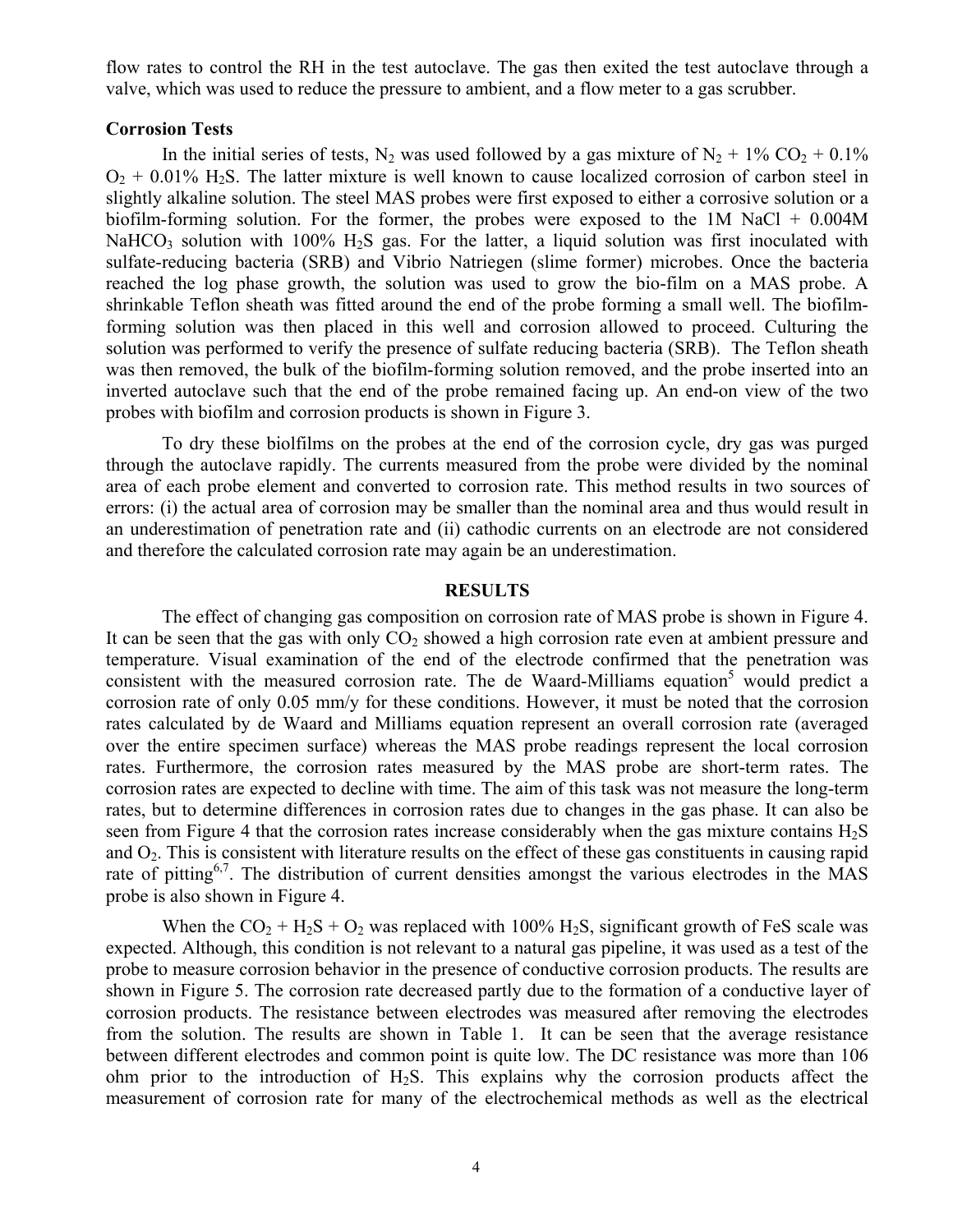resistance method. However, when a MAS unit with a smaller resistor (2 to 5 ohms) was used, the measured corrosion rate was about the same as the value measured before the corrosion products were formed (Figure 5). Therefore, unlike the other type of corrosion monitoring methods, the effect of conductive corrosion products on the measured corrosion rate can be minimized by using small coupling resistors in a MAS system. These tests confirmed that the probe was sensitive to changes in the corrosivity of the environment.

The appearance of the electrodes after exposure to  $100\%$   $H_2S$  is shown in Figure 6. The Scanning electron Microscopy – Energy Dispersive Spectroscopy (EDS) analysis of the corrosion products showed it to be predominantly sulfur and iron rich (Table 2). X-ray diffraction of corrosion products showed the presence of Mackinawite (Fe<sub>1+x</sub>S, where  $x = 0.057 - 0.064$ ) and Akaganeite ( $\beta$ -FeOOH).

# **Tests in High Pressure System**

The corrosion rates of the probes covered by the conductive corrosion products or by a biofilm (see Figure 3), when exposed to 100% nitrogen gas with varying RH continued to decrease with time once the RH attained a value close to 70% (Figure 7). This is partly because these corrosion products bridged the electrodes and the apparent corrosion rates decrease with time. Additionally, the iron sulfide films are known to cause a decrease in corrosion rate due to blockage of access of the solution to the steel surface.

For the probe covered by a sulfide corrosion product, when the RH was decreased progressively with pure nitrogen to a value below about 50%, the corrosion rates of the same probes decreased to a less than 0.001 mm/y (0.04 mpy). When the system was relatively dry (RH below about 20%), the nitrogen gas was replaced with a gas mixture containing  $CO_2 + H_2S + O_2$ . The corrosion rate did not change initially following this replacement, but increased dramatically when the RH increased above about 30% (Figure 8). The conductivity measured between platinum electrodes embedded along with the steel electrodes did not change significantly. Note that the conductivity is not an absolute value because the cell constant is unknown.

The responses of the electrodes covered by abiotic corrosion products (pre-corroded sample) and biofilm are compared in Figure 9. The data covers essentially the same time period as Figure 8. It can be seen that the corrosion rate of the biofilm-covered probes is much higher than that of the corrosion-product covered probe. Both electrodes responded at about the same RH (38 to 45 percent). In both cases, there was an initial increase in corrosion rate followed by a slight drop and a more or less constant corrosion after words.

When the RH is decreased, the corrosion rate does not drop immediately. This is illustrated in Figure 10. The corrosion rate is plotted as a function of RH as the probe is first subjected to an almost saturated gas mixture and then slowly dried. When the humidity decreases from a high value, the corrosion rate decreases slowly, but does not reach a low corrosion rate until the RH decreases to below about 20%. Note that when the RH is cycled at intermediate values between 40 to 70%, the corrosion rate essentially follows in a reversible manner. During the increasing RH scan (from 20%), the corrosion rate suddenly increases when the RH exceeds 39%. This hysteresis in the corrosion rate between decreasing and increasing RH cycles suggests that the corrosion products retain significant amount of moisture and drying is slow. The relationship between conductivity changes (measured on Pt) and corrosion rate of steel probes with a SRB film is shown in Figure 11. The conductivity values are to be considered only as relative values because the cell constant is not known. Significant oscillations in conductivity are observed that may be related to possible changes in the polarization behavior of Pt due to the formation of biofilm. Nevertheless, increased corrosion rate can be associated with increased conductivity due to moisture condensation.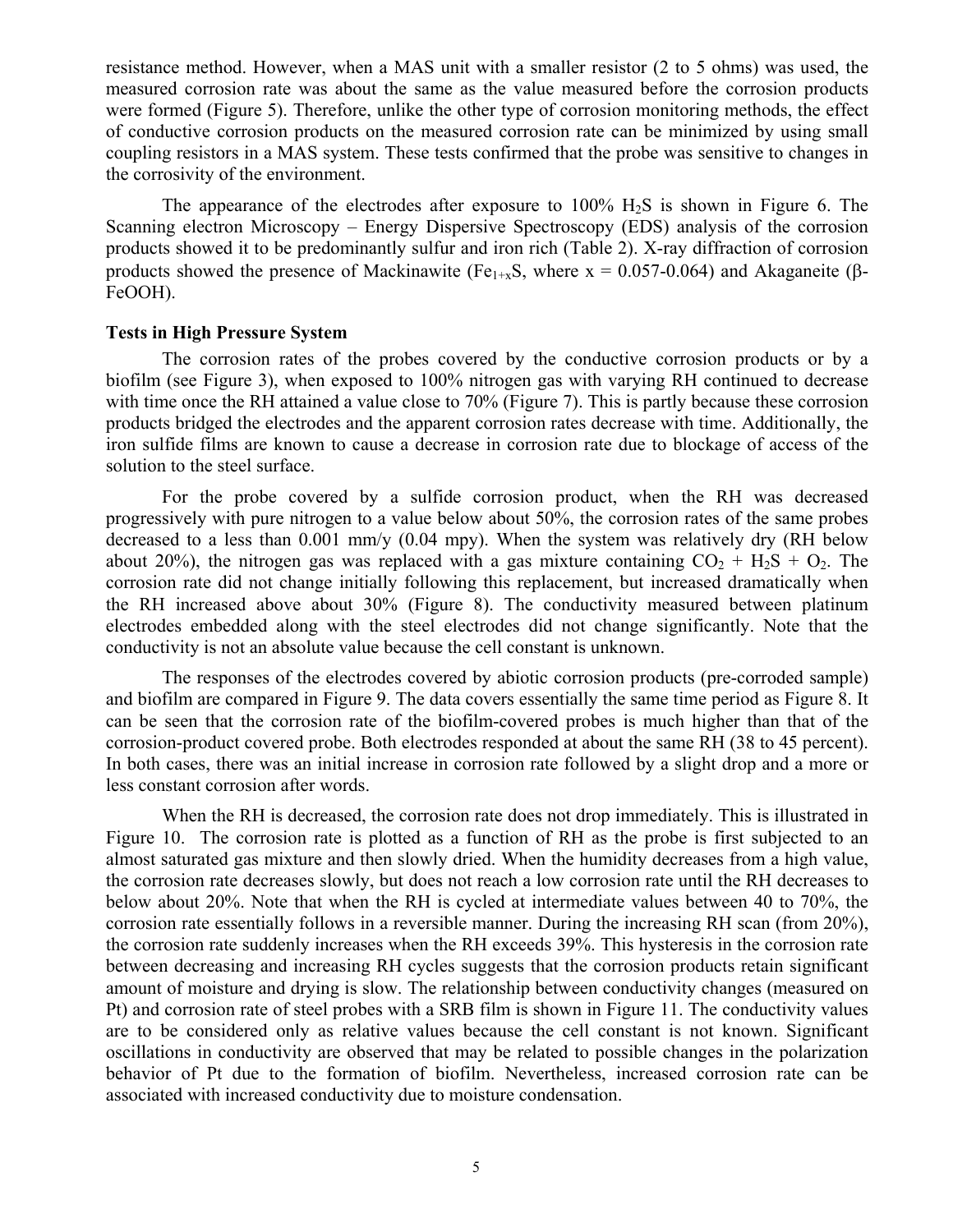# **SUMMARY**

The study has shown that

- 1. The Multielectrode Array Sensor (MAS) probe is a useful tool to study the effect of changing water content in the gas phase and gas composition on corrosion. While the presence of conductive corrosion products bridging the electrode does influence the measured corrosion rate, the effect can be corrected for by the use of appropriate sensing resistance.
- 2. Experiments with pre-existing mixture of iron sulfide and iron oxide corrosion products have shown that corrosion increases dramatically when the RH increases above 39 percent. Close to room temperature and for 3.45 MPa gas, this RH corresponds to about  $336$  mg/m<sup>3</sup> (21) lbs/MMSCF) of water in the gas. The increase in corrosion rate in the presence of a biofilm consisting of SRB and slime former also occurs at an RH of about 45%.
- 3. However, once wetted, the dry out of the corrosion product or biofilm does not occur unless the RH of the gas is below about 20%. The long-term dry out was not evaluated.
- 4. These findings suggest that the 7 lb/MMSCF (5 lb/MMSCF in colder climates) is conservative for determining if the gas is dry, even in the presence of biofilm and pre-existing corrosion products.
- 5. The MAS probe was able to function properly at pressures up to 10.34 MPa (1500 psi) and can be used in pipeline internal corrosion monitoring.

# **REFERENCES**

- 1. N. Sridhar, F. Song, and M. Nored, Guidelines/Quality Standards For Transportation Of Gas Containing Mixed Corrosive Constituents, Final Report of PRCI Project 15- 015-03131, Pipeline Research Council International, L52227, May 2004.
- 2. L. Yang, R. T. Pabalan and L. Browning, "Experimental Determination of the Deliquescence Relative Humidity and Conductivity of Multicomponent Salt Mixtures," Scientific Basis for Nuclear Waste Management XXV, ed. B. P. McGrail and G.A. Cragnolino, Mater. Res. Soc. Proc. 713, Warrendale, PA, pp. 135-142 (2002).
- 3. L. Yang, R. T. Pabalan, L. Browning and D.S. Dunn, "Corrosion Behavior of Carbon Steel and Stainless Steel Materials under Salt Deposits in Simulated Dry Repository Environments", Scientific Basis for Nuclear Waste Management XXVII, ed. R. J. Finch and D. B. Bullen, Mater. Res. Soc. Proc. 757, Warrendale, PA, pp. 791-797 (2003).
- 4. L. Yang, N. Sridhar, O. Pensado, and D.S. Dunn, "An In-Situ Galvanically Coupled Multielectrode Array Sensor for Localized Corrosion." Corrosion. Vol. 58. p. 1,004 (2002).
- 5. C. de Waard, and Milliams, D.E., 1975, Corrosion 31, (5), 177-181.
- 6. C.L. Durr and J.A. Beavers. 1996. Effect of oxygen on the internal corrosion of natural gas pipelines, Corrosion/96, Paper 612, Houston, TX: NACE International.
- 7. N. Sridhar, Dunn, D.S., Anderko, A.M., Lencka, M.M. and Schutt, H.U., 2001, Corrosion 57 (3) 221-235.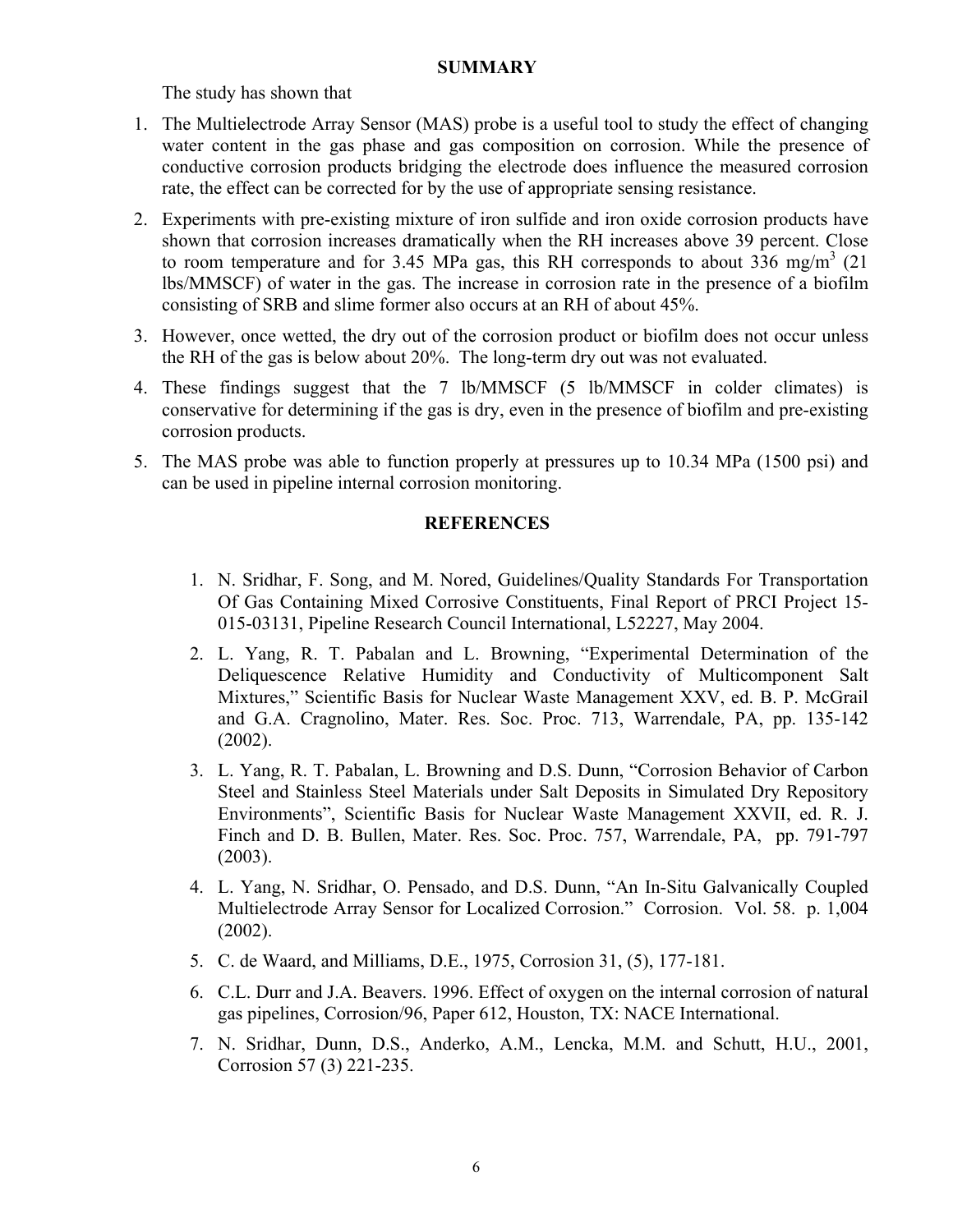| Electrode    | Resistance (ohm) |                  |         |
|--------------|------------------|------------------|---------|
|              | Com-to-Electrode | Electrode-To-Com | Average |
| $\mathbf{2}$ | 21.8             | 11.000           | 16.4    |
| 3            | 17.1             | 20.000           | 18.6    |
| 4            | 10.2             | 10.600           | 10.4    |
| 5            | 30.4             | 32.800           | 31.6    |
| 6            | 11.6             | 12.400           | 12.0    |
| 7            | 11.3             | 12.000           | 11.7    |
| 8            | 10.2             | 10.300           | 10.3    |
| 9            | 33.3             | 37.700           | 35.5    |
| 10           | 23.1             | 24.800           | 24.0    |
| 11           | 17.8             | 18.200           | 18.0    |
| 13           | 29.9             | 34.400           | 32.2    |
| 14           | 188.0            | 195.000          | 191.5   |

Table 1. Electrical resistance measured after exposure to 100% H<sub>2</sub>S in solution

**Table 2. SEM-EDS analysis on corrosion products on the probe exposed to 100% H2S** 

| Element        | Wt. $\%$ |  |
|----------------|----------|--|
| Na             | 8.3      |  |
| Si             | 0.91     |  |
| S              | 16.48    |  |
| Cl             | 5.44     |  |
| Mn             | 0.3      |  |
| Fe             | 72.67    |  |
| A <sup>1</sup> | 0.36     |  |
| Сr             | 0.18     |  |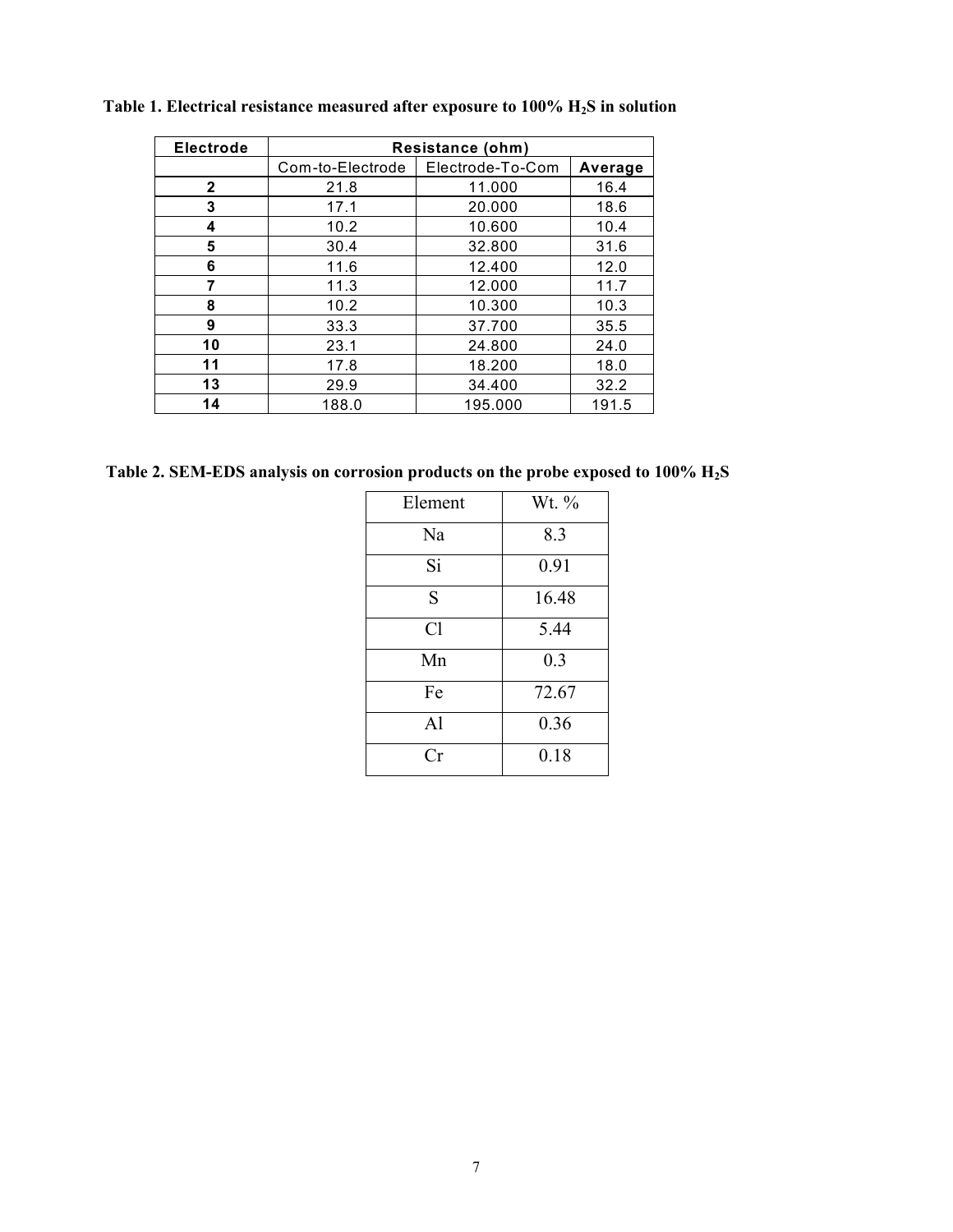

**Figure 1. Schematic view of the interrelationship between the various programs that address internal corrosion management of gas pipelines**



**Figure 2. Overall photo and schematic of the high pressure test showing the MAS system electronics (foreground), the moisturizing autoclave and the test autoclave**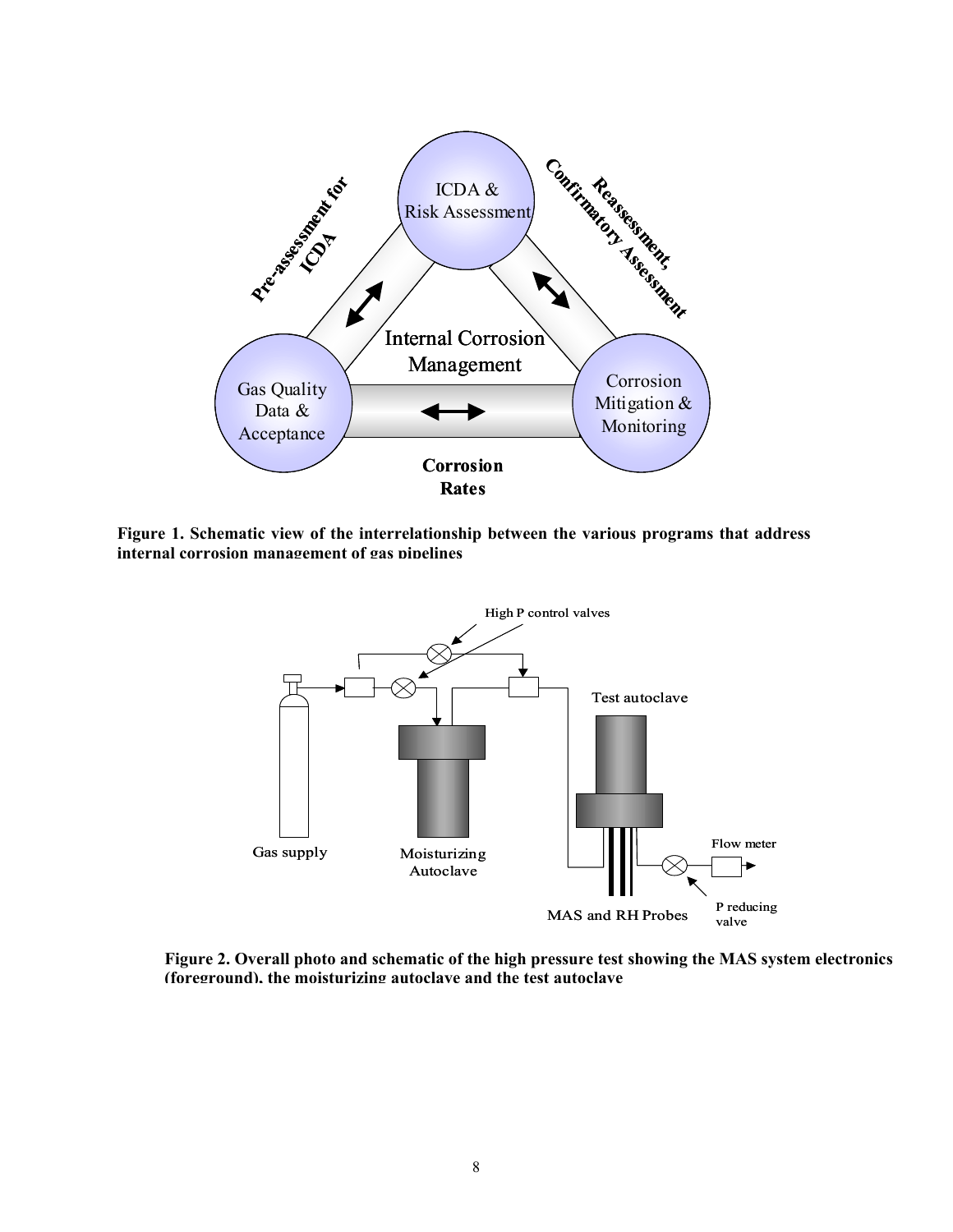

**Figure 3. Two MAS probes, one with a biofilm solution (black) and another with abiotic corrosion product (brown) exposed in the autoclave. Photo was taken prior to the test** 



**Figure 4. Effect of gas composition on corrosion rates measured by MAS in a 1M NaCl + 0.001M NaHCO3 solution. Gases were purged at ambient pressure**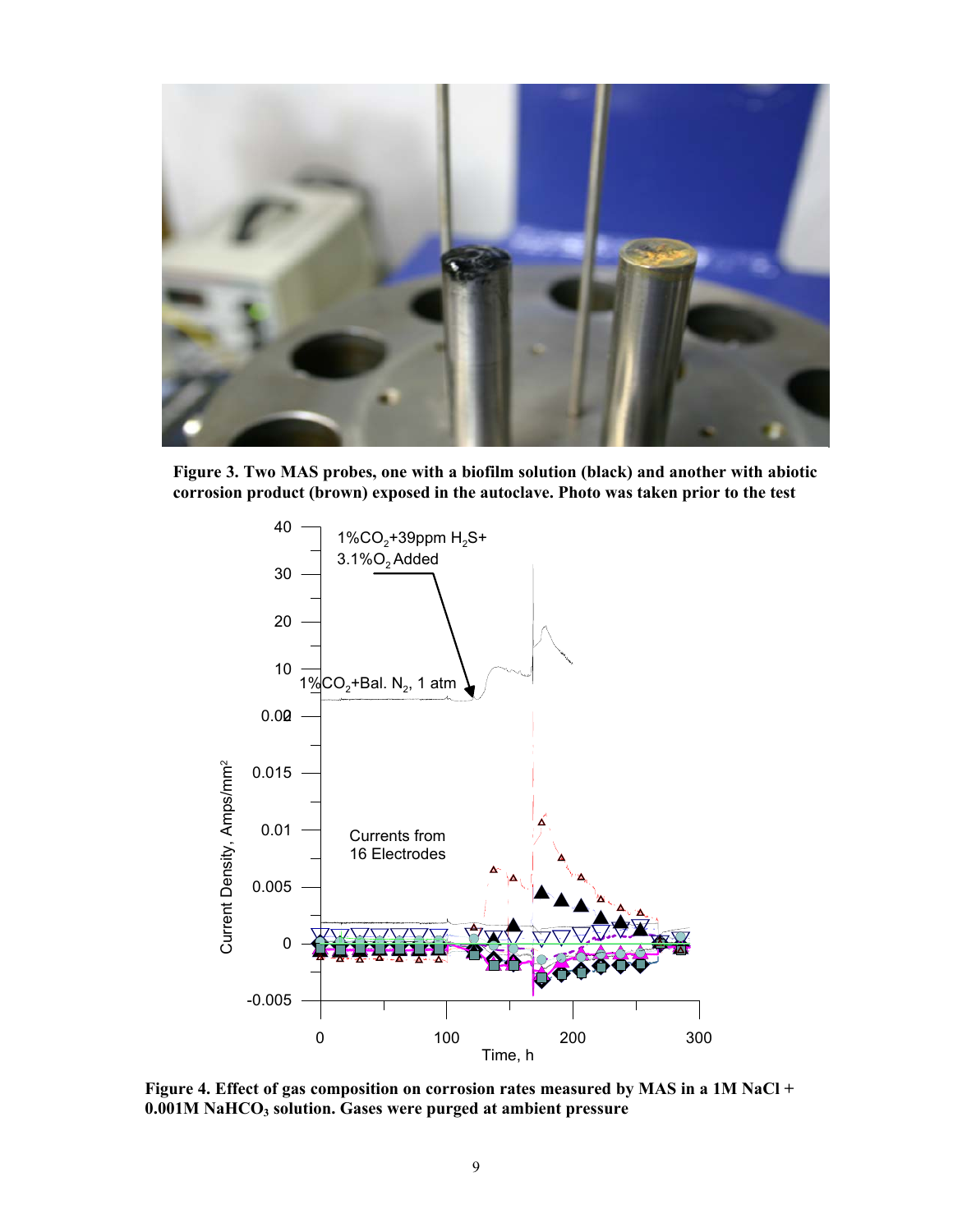

**Figure 5. Effect of the coupling resistor on the carbon steel corrosion rates measured after a thick and conductive FeS was formed in a solution saturated with 100%H2S.** 



**Figure 6. Probe appearance after in the solution (1MNaCl+ 0.004 M NaHCO3 ) saturated with pure H2S gas for 7 days. Pitting corrosion was apparent after the corrosion products were removed.**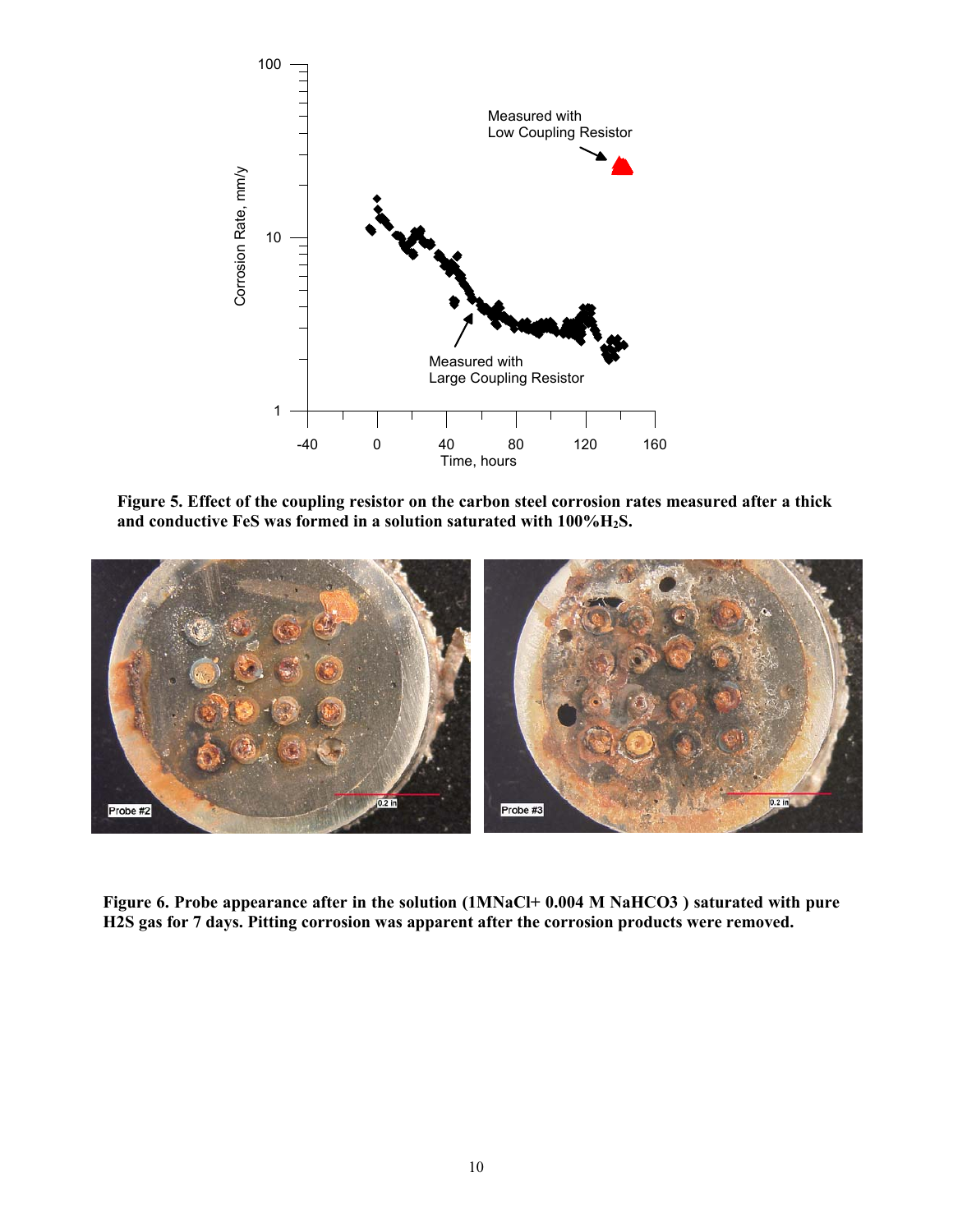

**Figure 7. Localized corrosion rates from the probes covered by a layer of corrosion products and liquid SRB-containing solution exposed to a flow of pure nitrogen gas. Pressure: 500 psi; temperature: 7 to 20**°**C.**



**Figure 8. Localized corrosion rate and the conductivity of the probe covered by corrosion products as a function of relative humidity. Pressure: 500 psi; temperature: 7 to 20**°**C.**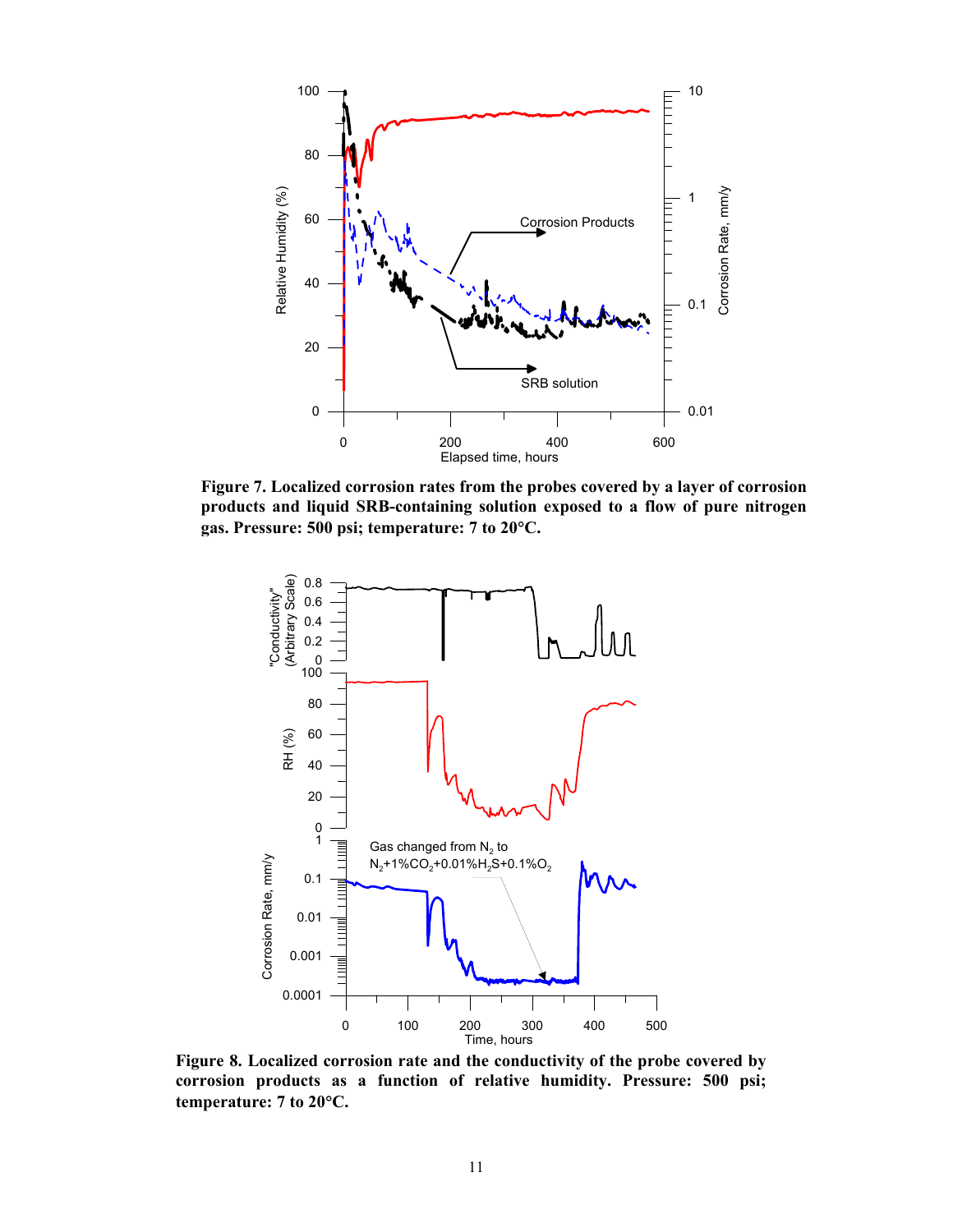

**Figure 9. Responses of the localized corrosion rates measured from the probes covered by SRB biofilm and by corrosion products to the increase in relative humidity** 



**Figure 10. Localized corrosion rate measured from the probes covered by corrosion products as a function of relative humidity. The Arrow in the figures shows the sequence of the test.**